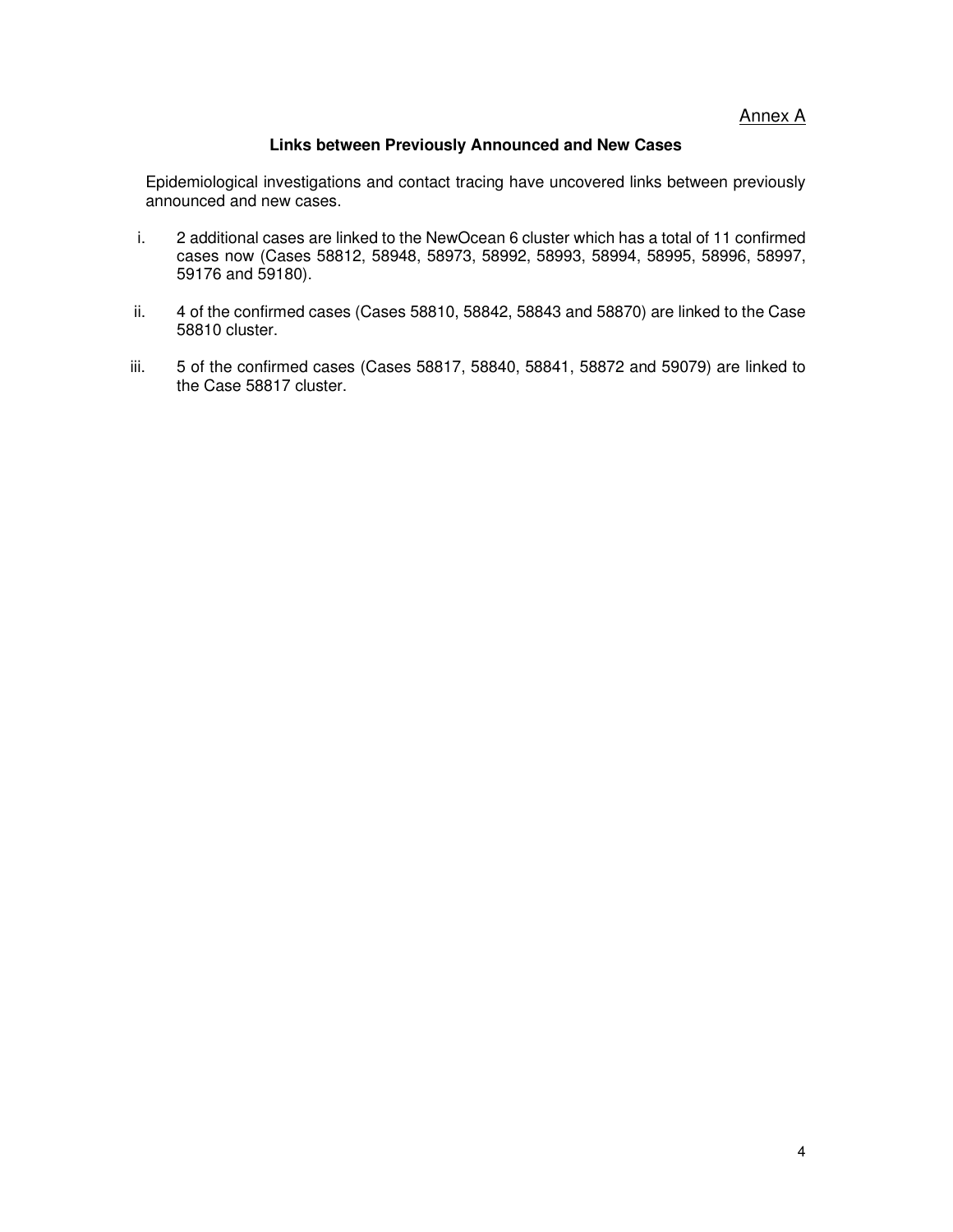## Annex B1

## **Summary of Imported Cases**

| <b>Number</b><br>Case | Confirmation<br>Date of       | <b>Onset date</b> | Age (years)     | Gender       | Nationality                                 | <b>Travel History</b> | Exposure | Links                            | Cluster |
|-----------------------|-------------------------------|-------------------|-----------------|--------------|---------------------------------------------|-----------------------|----------|----------------------------------|---------|
| 59169                 | 10 Jan                        | Asymptomatic      | 34              | $\mathsf{F}$ | India<br>(Dependant's Pass holder)          | India                 | Imported |                                  |         |
| 59170                 | 10 Jan<br>(Serology Positive) | Asymptomatic      | 37              | M            | Bangladesh<br>(Work Permit holder)          | Bangladesh            | Imported |                                  |         |
| 59171                 | 10 Jan<br>(Serology Positive) | Asymptomatic      | 45              | F            | <b>PR</b>                                   | India                 | Imported |                                  |         |
| 59172                 | 9 Jan                         | Asymptomatic      | 36 <sup>°</sup> | M            | <b>US</b><br>(Short-Term Visit Pass holder) | US                    | Imported |                                  |         |
| 59173                 | 9 Jan                         | Asymptomatic      | 41              | $\mathsf{F}$ | India<br>(Short-Term Visit Pass holder)     | India                 | Imported |                                  |         |
| 59175                 | 10 Jan                        | Asymptomatic      | 37              | $\mathsf{F}$ | India<br>(Long-Term Visit Pass holder)      | India                 | Imported | Contact of Case 59068            |         |
| 59176                 | 10 Jan                        | Asymptomatic      |                 | 46 M         | Indonesia<br>(Work Permit holder)           | Indonesia             | Imported | Contact of Case 58812 NewOcean 6 |         |
| 59177                 | 10 Jan                        | Asymptomatic      | 27              | M            | Bangladesh<br>(Work Permit holder)          | Bangladesh            | Imported |                                  |         |
| 59178                 | 10 Jan                        | Asymptomatic      | 31              | $\mathsf F$  | India<br>(Dependant's Pass holder)          | <b>UAE</b>            | Imported |                                  |         |
| 59179                 | 10 Jan                        | Asymptomatic      |                 | 36 M         | Bangladesh<br>(Work Permit holder)          | Bangladesh            | Imported |                                  |         |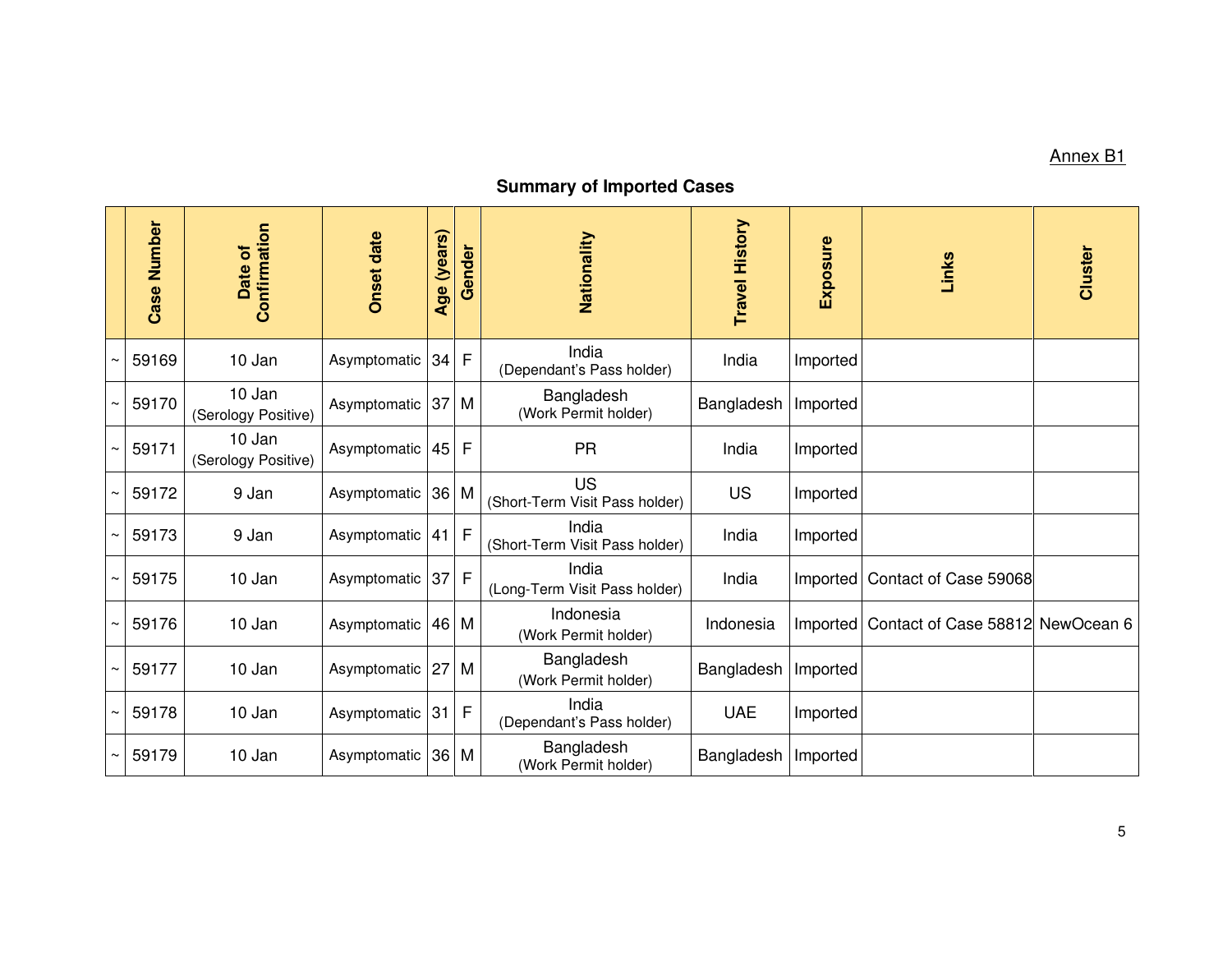| Number<br>Case | Confirmation<br>Date of | <b>Onset date</b> | Age (years)     | Gender       | Nationality                             | <b>Travel History</b> | Exposure | Links                            | Cluster |
|----------------|-------------------------|-------------------|-----------------|--------------|-----------------------------------------|-----------------------|----------|----------------------------------|---------|
| 59180          | 10 Jan                  | Asymptomatic      | 48              | M            | Indonesia<br>(Work Permit holder)       | Indonesia             | Imported | Contact of Case 58812 NewOcean 6 |         |
| 59181          | 10 Jan                  | 10 Jan            | 26              | M            | Indonesia<br>(Student's Pass holder)    | Indonesia             | Imported |                                  |         |
| 59182          | 10 Jan                  | Asymptomatic      | $\overline{c}$  | $\mathsf F$  | India<br>(Dependant's Pass holder)      | India                 | Imported | Contact of Case 59153            |         |
| 59183          | 10 Jan                  | Asymptomatic      | 46              | F            | <b>PR</b>                               | India                 | Imported | Contact of Case 58944            |         |
| 59184          | 10 Jan                  | Asymptomatic      | 14              | F            | <b>SC</b>                               | India                 | Imported | Contact of Case 59113            |         |
| 59185          | 10 Jan                  | Asymptomatic      | 10 <sup>1</sup> | F            | <b>SC</b>                               | India                 | Imported | Contact of Case 59113            |         |
| 59186          | 10 Jan                  | Asymptomatic      | 33              | M            | Bangladesh<br>(Work Permit holder)      | Bangladesh            | Imported |                                  |         |
| 59187          | 10 Jan                  | Asymptomatic      | 41              | M            | India<br>(Work Permit holder)           | India                 | Imported |                                  |         |
| 59188          | 10 Jan                  | Asymptomatic      | 30              | M            | India<br>(Work Permit holder)           | India                 | Imported |                                  |         |
| 59189          | 10 Jan                  | Asymptomatic      | 33              | F            | Indonesia<br>(Work Permit holder)       | Indonesia             | Imported |                                  |         |
| 59190          | 10 Jan                  | Asymptomatic      | 37              | $\mathsf{F}$ | Indonesia<br>(Work Permit holder)       | Indonesia             | Imported |                                  |         |
| 59191          | 10 Jan                  | Asymptomatic      | 1               | $\mathsf{F}$ | India<br>(Short-Term Visit Pass holder) | India                 | Imported | Contact of Case 59114            |         |

Cases marked (~) had already been placed on Stay-Home Notice or isolated upon arrival in Singapore.